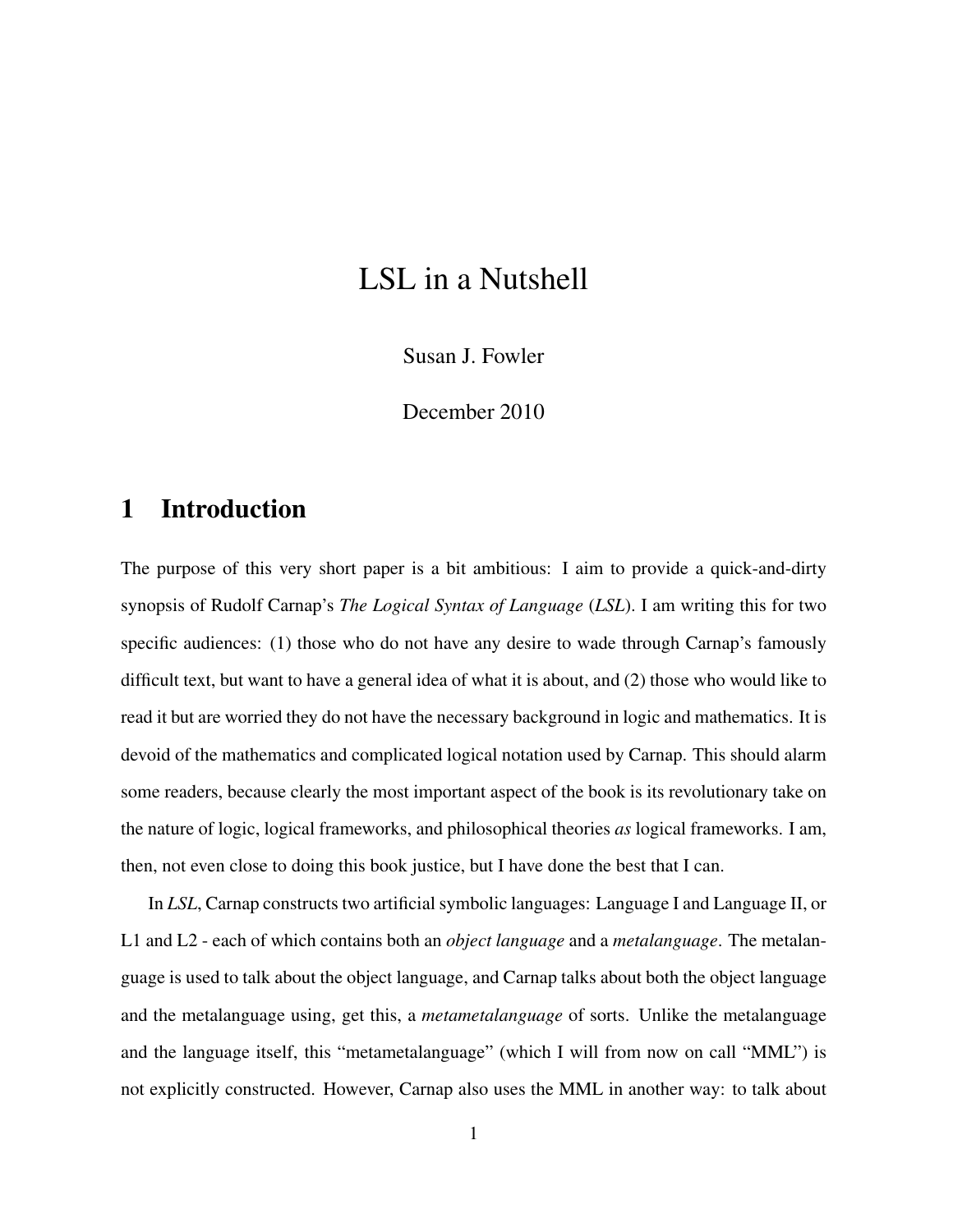L1 and L2 aside from their respective object-languages and metalanguages. Carnap also uses this MML in "Empiricism, Semantics, and Ontology" - an article which ought to be viewed as an extension of the theory presented in *LSL*: it is in "Empiricism, Semantics, and Ontology" that he elaborates on the notion of linguistic frameworks (similar in many ways to L1 and L2) by providing explanations of which questions are external or internal to a framework, and how these questions can and should (or cannot and should not) be answered.

# 2 *The Logical Syntax of Language* and the Language of Convention

In the foreword of *The Logical Syntax of Language*, Carnap describes the problem he has set out to address, namely, the problem that arises when we strive for the "correct" or "true" logic. To eliminate this problem and the "wearisome controversies which arise as a result of it"<sup>1</sup>, he puts forth a rather startling thesis: we can construct a formal language (I will refer to these simply as "languages" from hereon) or several languages, and as long as we have clearly defined the syntax as well as all of the terms in our language, we are free to choose to use that language. We can choose our newly constructed language, or, for that matter, any language, and no justification or proof of its "truth" need be given. There is no question of whether this is the "correct" or "true" language, Carnap points out - only the question of what follows from choosing some particular language or other. The choice between languages is a matter of convention: truth becomes *truth-in-language-L* (in which *L* is some arbitrary language which one has either constructed or accepted). In other words, truth itself becomes conventional.

This thesis, which is both that we are free to adopt whichever language we want and that the choice between languages is a matter of convention, is called *The Principle of Tolerance*,

 ${}^{1}$ Carnap (1937)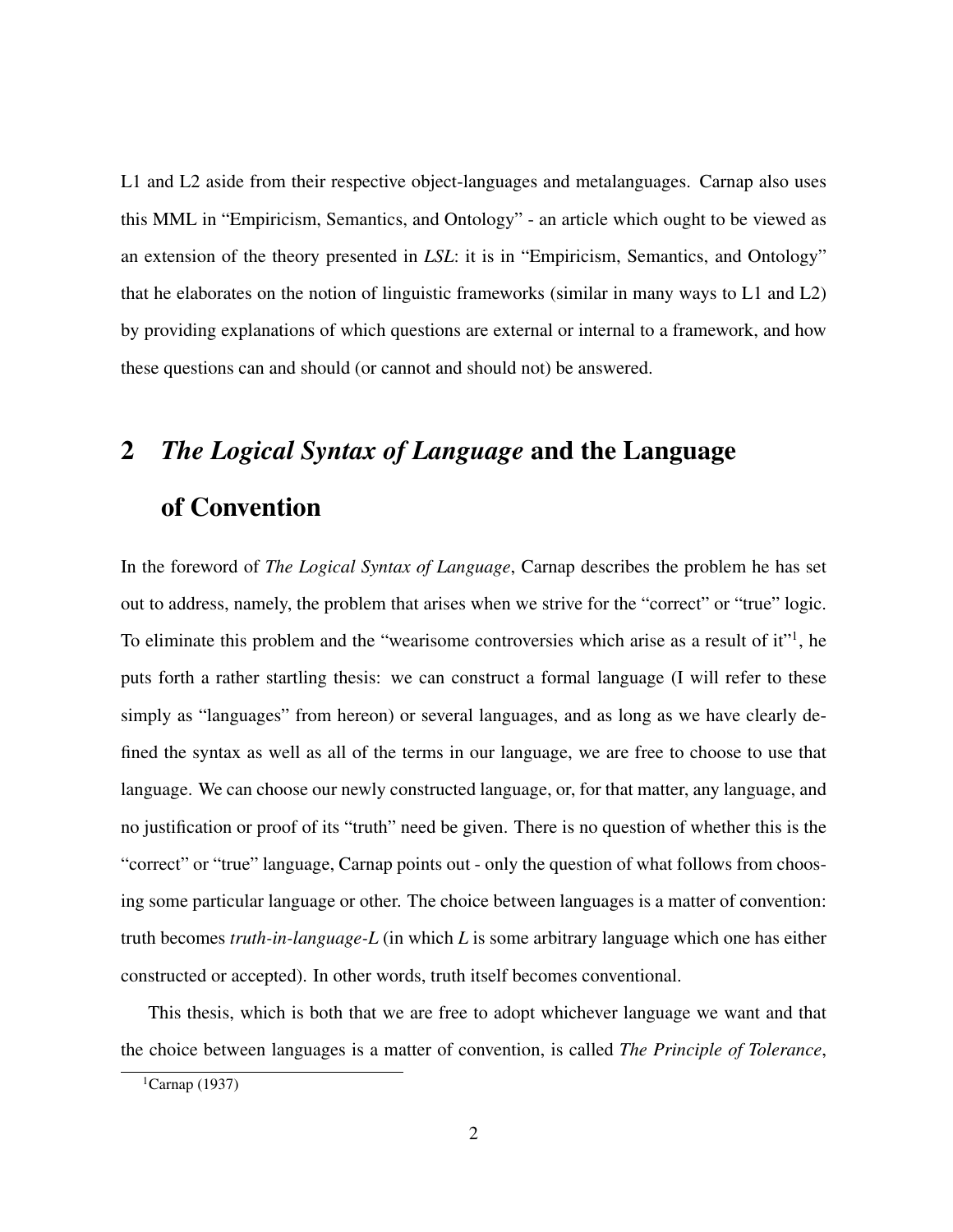and Carnap extends its application beyond its obvious place in mathematics, to philosophy and science. For Carnap, philosophy simply is the logical syntax of language, and philosophical views should be thought of as different languages or linguistic frameworks. Controversies over which philosophical view is "correct" or "true" are just as wearisome to Carnap as those that arise when we try to figure out which logic is the "true" or "correct" one. Questions over whether a philosophical theory is "correct" are pseudo-questions, for the real philosophical questions, according to Carnap, are questions about the consequences of choosing a specific linguistic framework.

Philosophical "truth", over which so much controversy has arisen, is conventional, and we are free to choose between languages, as Carnap points out: "*In logic, there are no morals*. Everyone is at liberty to build up his own logic, i.e., his own form of language, as he wishes. All that is required of him is that, if he wishes to discuss it, he must state his methods clearly, and give syntactical rules instead of philosophical arguments." <sup>2</sup>

To show that this thesis is possible, Carnap proceeds to construct two formal languages, Language I and Language II. Language I (L1) is a simple language, in which only a few basic concepts are contained, but Language II (L2) is a more complex language with more expressive power, in which "all of the sentences both of classical mechanics and classical physics can be formulated" <sup>3</sup>. Both L1 and L2 contain formation and transformation rules - formation rules being syntactical rules and transformation rules being rules of deduction - which can be formulated in syntactical terms. In order to demonstrate that it is possible to formulate these syntactical terms (the syntax of the language) in terms of the linguistic framework itself, he creates two additional languages. The two new languages reside within each language (that is, are within each L1 and L2): an object-language, containing the terms and the grammar of the respective language, and a metalanguage, which is used to describe the object language and

 $2$ Ibid., p. 52

<sup>&</sup>lt;sup>3</sup>Ibid, p. xiv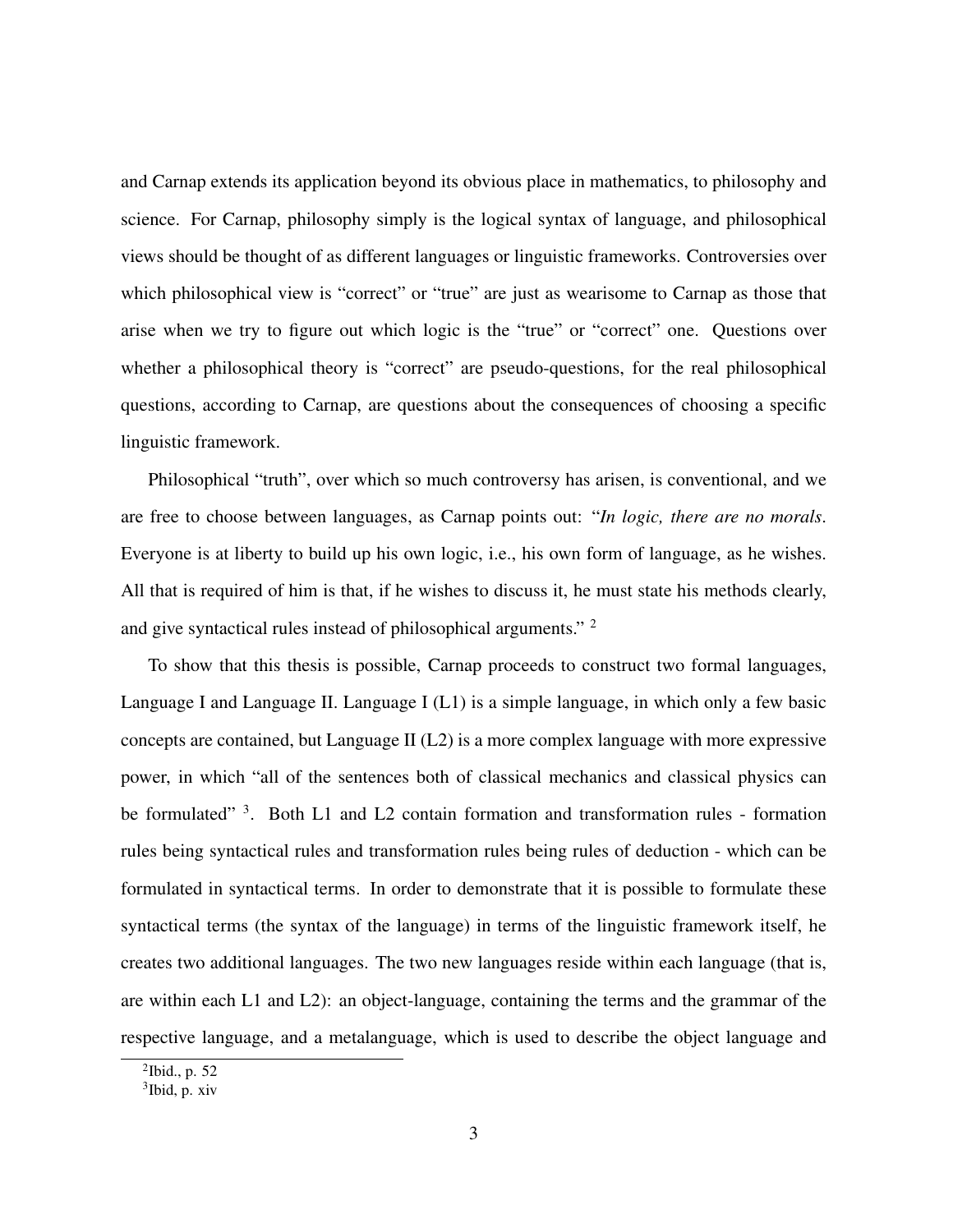the rules and sentences formed by the terms in the language. These two languages, the objectlanguage and the metalanguage, are both part of the language itself: each language, L1 and L2, has these two additional languages within it.

While constructing the object-language and the metalanguage of L1 and the object-language and metalanguage of L2 - now, bear with me here, because this gets confusing - Carnap uses what I will call a *metametalanguage* (MML), which he implicitly constructs when describing both L1 and L2. Unlike the object languages and metalanguages of L1 and L2, the MML is not explicitly constructed, but his reasons for implicitly constructing it are clear: just as a metalanguage is necessary within a specific linguistic framework for describing the object-language of that framework, one cannot speak about the languages themselves without constructing a language in which to talk about and evaluate them. The choice of whether or not to use this specific MML (or another one) is one of convention. However, as soon as we speak of different languages/linguistic frameworks, and take the principle of tolerance seriously, we have begun using Carnap's MML - that, or we have implicitly created one of our own, and the rules of that language are constructed via the ways in which we evaluate linguistic frameworks. In some sense, we have accepted Carnap's conventionalism by convention.

To better understand how we can accept Carnap's conventionalism just by choosing to use his MML (or one that we have constructed), let's go over this one more time, and then we'll let it rest until later. Linguistic frameworks can be thought of as proposals: we can create a framework by defining clearly the terms of our language and giving the formation and transformation rules (in the way Carnap goes about constructing L1 and L2). As long as we have constructed our language in this way, we've given a proposal of sorts: that is, we've offered a language in which claims about mathematics, science, or philosophy can be made, and the consequences of those claims discovered and evaluated. A linguistic framework is, in effect, a proposal about how we can talk about the world. Using the principle of tolerance, we can establish that the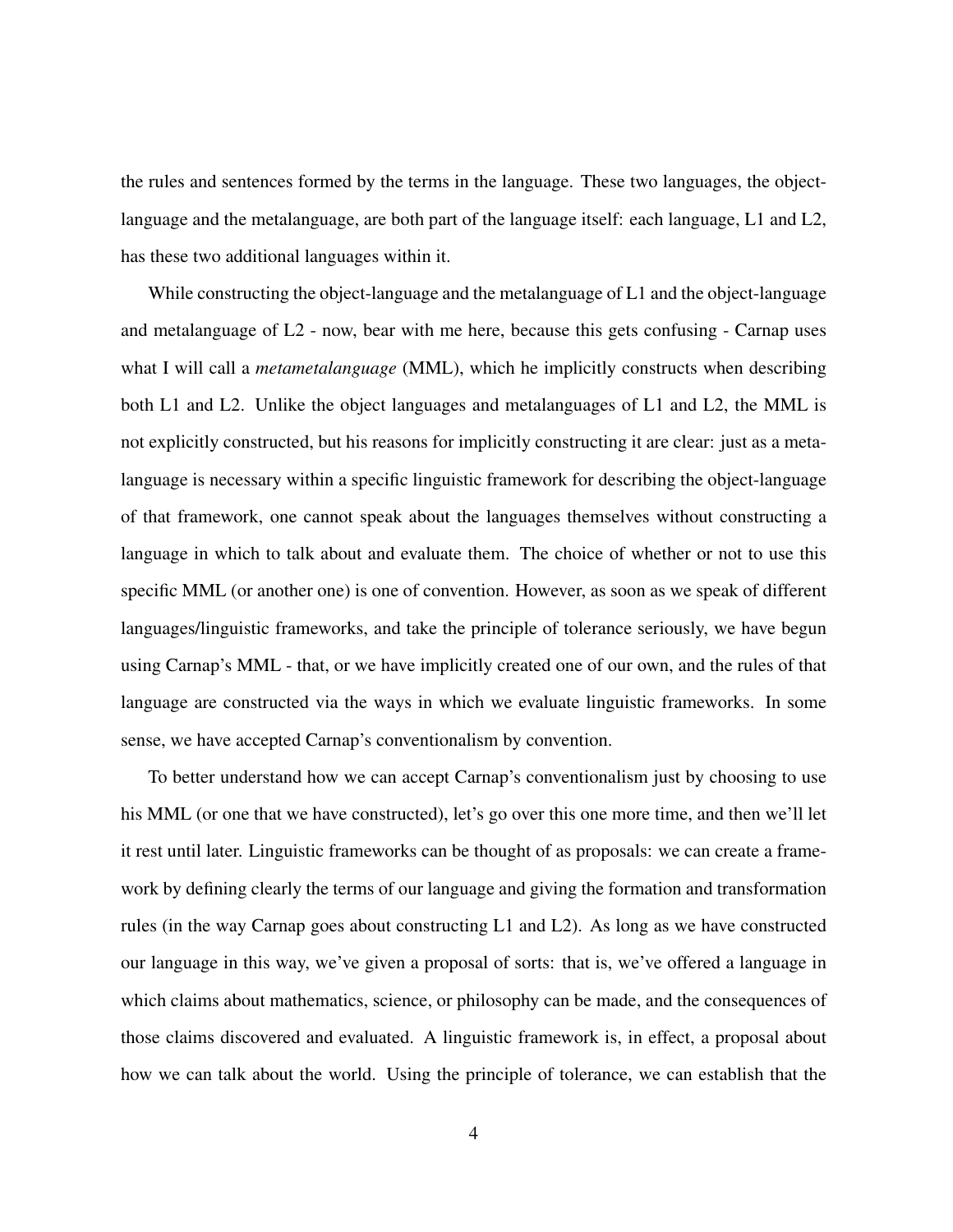choice between linguistic frameworks is a pragmatic one: no specific language is the "correct" or "true" language, and so we have only to decide which linguistic framework will prove to be the most useful, fruitful, etc., for our purposes.

From a Carnapian view, even those who don't make any consciously "conventional" decision regarding the choice of a framework and those who don't construct their own languages are working within a specific linguistic framework: they have axioms, they have definitions for the terms used in their view, they show what claims come out true or false under their view, and they show which premises lead to which conclusions. Within the language one has chosen, there will, inevitably, be an apparent ontology that comes along for the ride. For example, if one has chosen (by convention or not) a mathematical realist framework, then the framework will contain sentences such as "there exists an *n* such that *n* is a number" which will come out true within the framework, and others that will come out false (there will also be those which are undefined).

The question that nearly always arises regarding whatever framework we choose is whether or not the objects spoken of in that language *really* exist independent of the framework. From this question, a lot of ontological controversies ensue: if we are working within some language, are we ontologically committed to whatever is in that language?

### 3 "Empiricism, Semantics, and Ontology"

Carnap addresses this question in "Empiricism, Semantics, and Ontology" (1950) in response to wary empiricists who were hesitant to incorporate abstract entities into their philosophical theories. The empiricist who wishes to make use of abstract entities, Carnap points out, need not think that he's "embracing a Platonic ontology", because the acceptance of a language contain-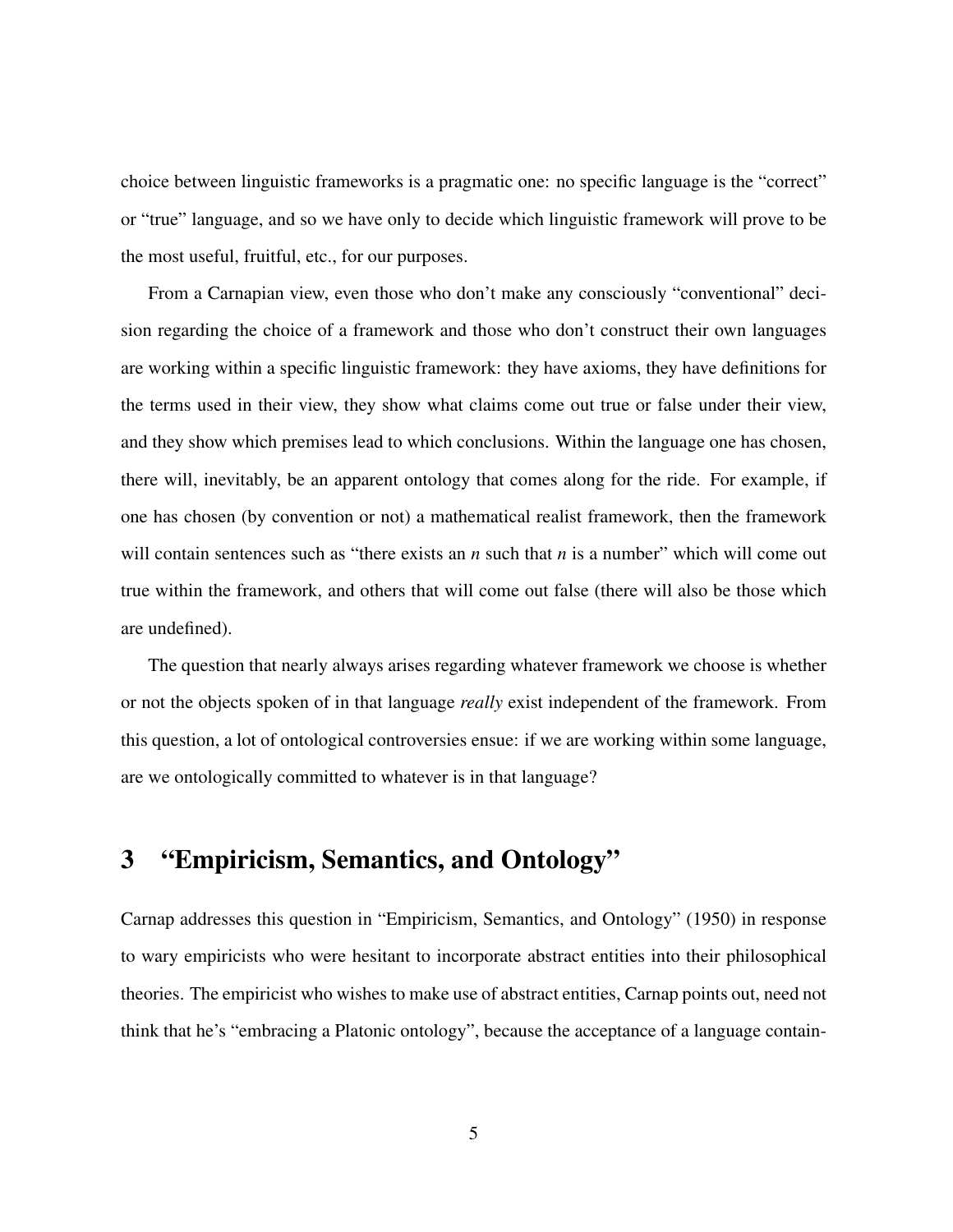ing abstract entities is "perfectly compatible with empiricism and strictly scientific thinking" 4. In other words, accepting a framework which contains abstract terms (such as numerals, propositions, properties, natural kinds, and the like) does not entail any ontological commitment of any kind.

Though there are obvious differences between *The Logical Syntax of Language* and "Empiricism, Semantics, and Ontology", the latter can and should be viewed as a natural extension of the former. To show that the empiricist need not worry about ontological commitments with regard to abstract entities, he elaborates on the notion of linguistic frameworks, and introduces a distinction between two kinds of questions we can ask about the existence of these entities.

When we consider whether or not to introduce abstract entities (or, really, any entities!) into a language, we have to construct a "system of new ways of speaking" about them. <sup>5</sup> Ouestions about the existence of these entities can be divided into two distinct categories: internal questions and external questions. Questions concerning whether specific entities or systems of entities *really* exist are external to the linguistic framework in question, and are, in most cases, nothing more than pseudo-questions. Questions regarding the existence of specific entities within the linguistic framework are internal questions, as they are internal to the framework in question. Providing answers to these internal questions can be a matter of simply seeing which entities are present in our framework, finding empirical evidence for their existence, or offering an a priori defense of their existence - like formulating new expressions within the framework to account for their existence, or showing that their existence can be expressed within the framework.

Controversy of internal questions is, Carnap claims, both controversy over which language we should adopt and controversy over how we should structure our language. When faced with such a quandary, we must "make the choice whether or not to accept and use the forms

<sup>4</sup>Carnap (1950), p. 206

<sup>5</sup> Ibid., p. 206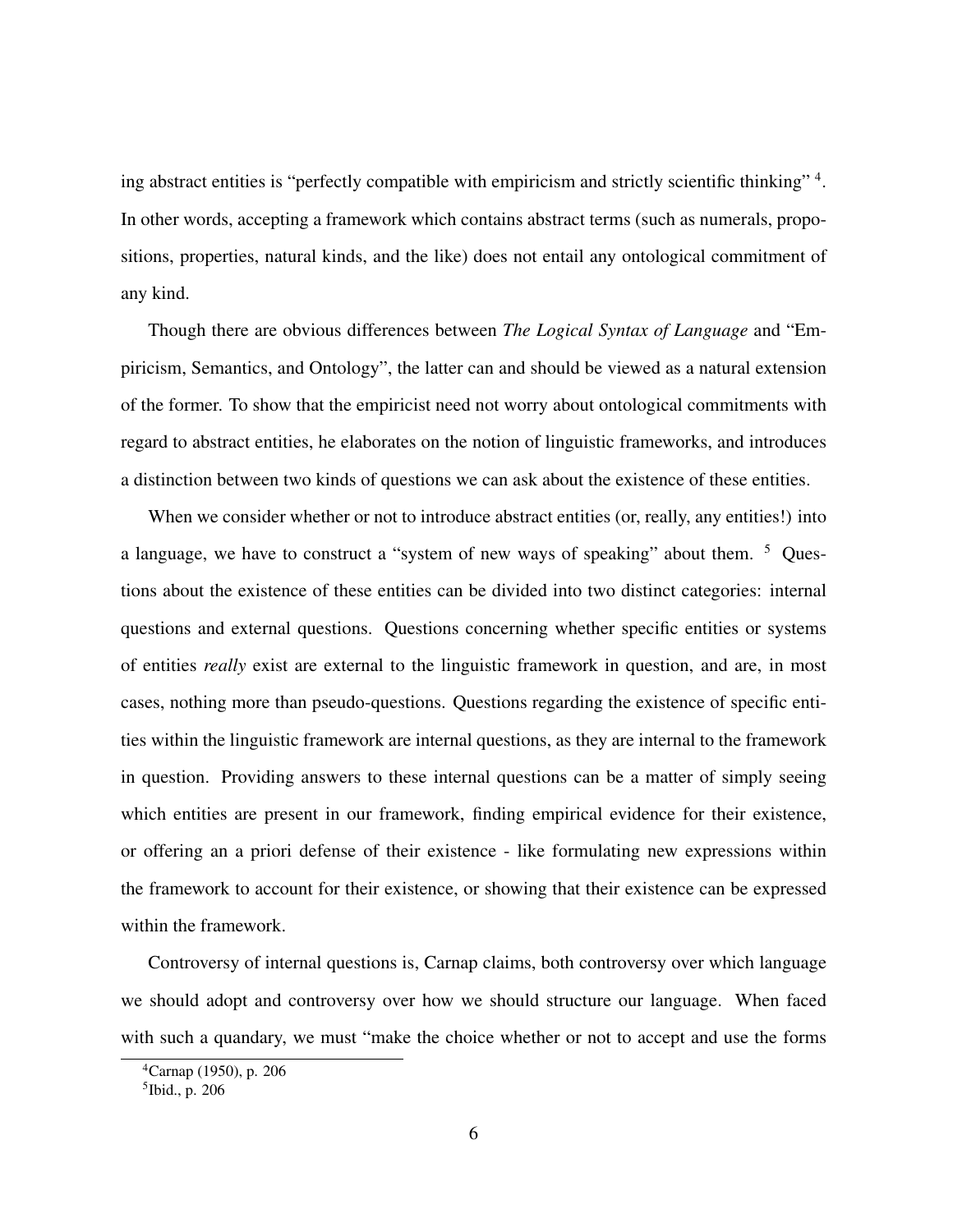of expression in the framework in question" <sup>6</sup>. Accepting the framework in question carries with it the acceptance of the forms of expression within that framework; if the framework in question contained sentences of the sort "there is an x such that  $x = y$ ", then, if the sentence was true in that framework, questioning whether whatever entity was the "y" existed would be a question of whether the sentence containing that entity came out true within the framework. The answer to the question would be an analytic statement. Such acceptance doesnt carry with it any metaphysical or ontological weight, and, in the spirit of *LSL*, Carnap says that if we dont like this, we are free to construct our own language. On this note, lets return to external questions.

There are two types of external questions (recall that these are questions which are asked independently of some framework). First, there are those which Carnap calls pseudo-questions, and, second, there are those which have to do with choosing one language over another. Pseudoquestions are those which are, in effect, meaningless, like questions such as "do numbers really exist?" - without a linguistic framework in which numbers are part of the object-language, questions like this just dont make any sense. The other type of external question (regarding which framework to accept) is not by any means a pseudo-question, and it is external only because it cant be formulated or answered within a specific language containing only an objectlanguage and a metalanguage. It can, however, be both formulated and answered in the MML from *LSL*.

Indeed, Carnap uses an MML throughout his discussion of abstract entities, linguistic frameworks, and internal and external questions in "Empiricism, Semantics, and Ontology". Without this, such a discussion would not be possible. Formulating the question of which linguistic frame- work we ought to choose within the MML is simple, and answering it is, in many ways, just as simple as answering questions which are external to a linguistic framework.

Remember that, in *LSL*, Carnap outlined the principle of tolerance, claiming that we should

<sup>6</sup> Ibid., p. 207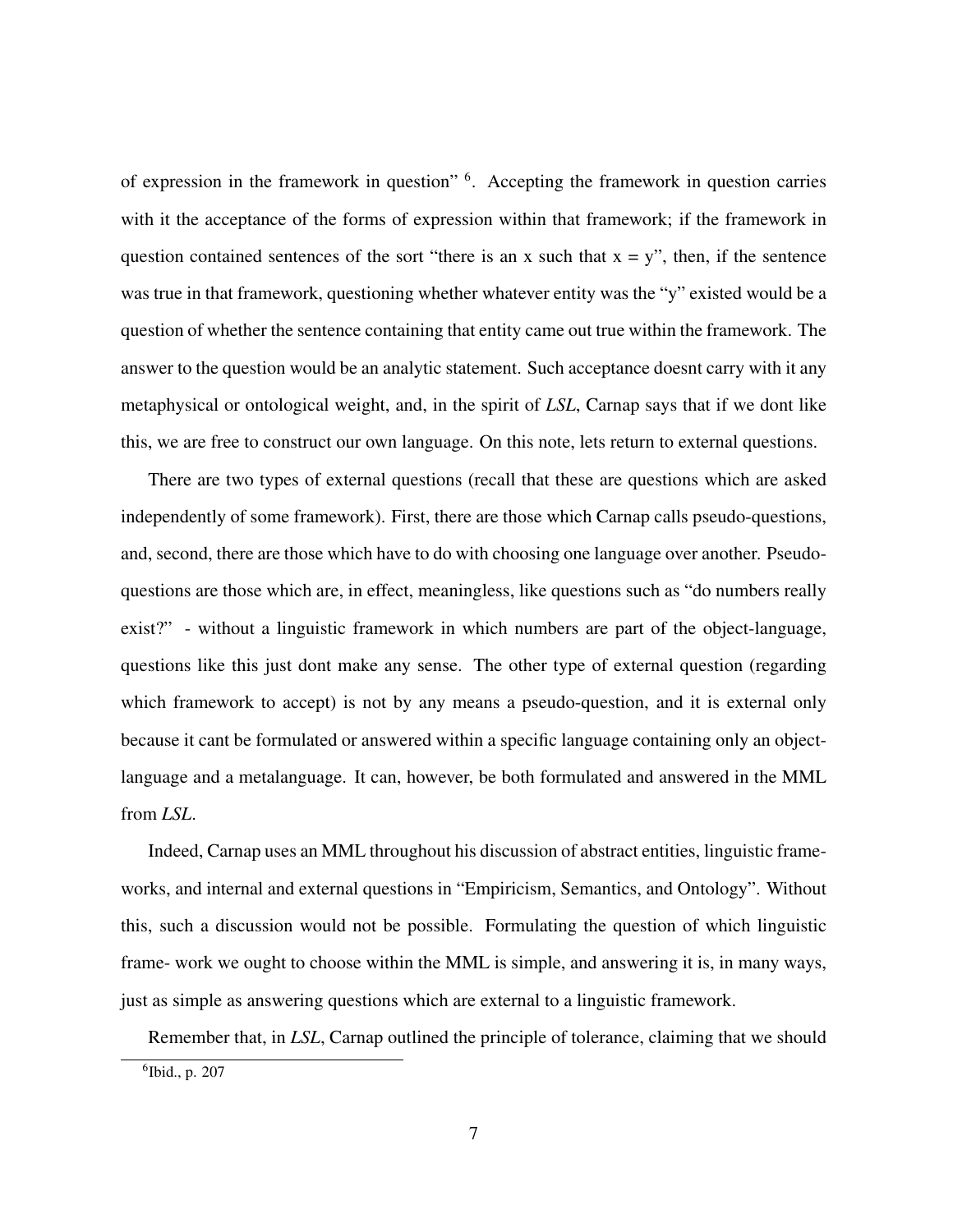be tolerant of different linguistic frameworks, that we are free to choose the language best suited to our purposes. Keeping this in mind, and employing his MML (i.e., working in a framework outside the linguistic frameworks), we can answer an external question such as "which framework should I choose?" by pointing to the framework which we think will be most useful for our purposes.

These sorts of external questions quickly become questions internal to our MML framework, answered by seeing which entities we need for our purposes and choosing a language that contains the entities in its object-language, using empirical criteria to choose between frameworks, or, if we cannot find a suitable framework, by constructing our own. The choice, Carnap says, is a pragmatic one - we can use any linguistic framework that proves useful in our respective investigation.

#### 4 Concluding Remarks

So, there you have it: *The Logical Syntax of Language* in a nutshell - and, of course, not just *LSL*, but "Empiricism, Semantics, and Ontology" as well! In fact, reflecting on Carnaps philosophical project as a whole, and not just "Empiricism, Semantics, and Ontology" (which most philosophers seem to do these days), we see that "Empiricism, Semantics, and Ontology" makes far more sense in light of *LSL*. One might even go so far as to say that it is understandable only as an extension of *LSL*: whereas *LSL* is focused primarily on developing linguistic frameworks, "Empiricism, Semantics, and Ontology" is focused entirely on analyzing these frameworks.

#### 5 Bibliography

Carnap, Rudolf (1937). The Logical Syntax of Language.